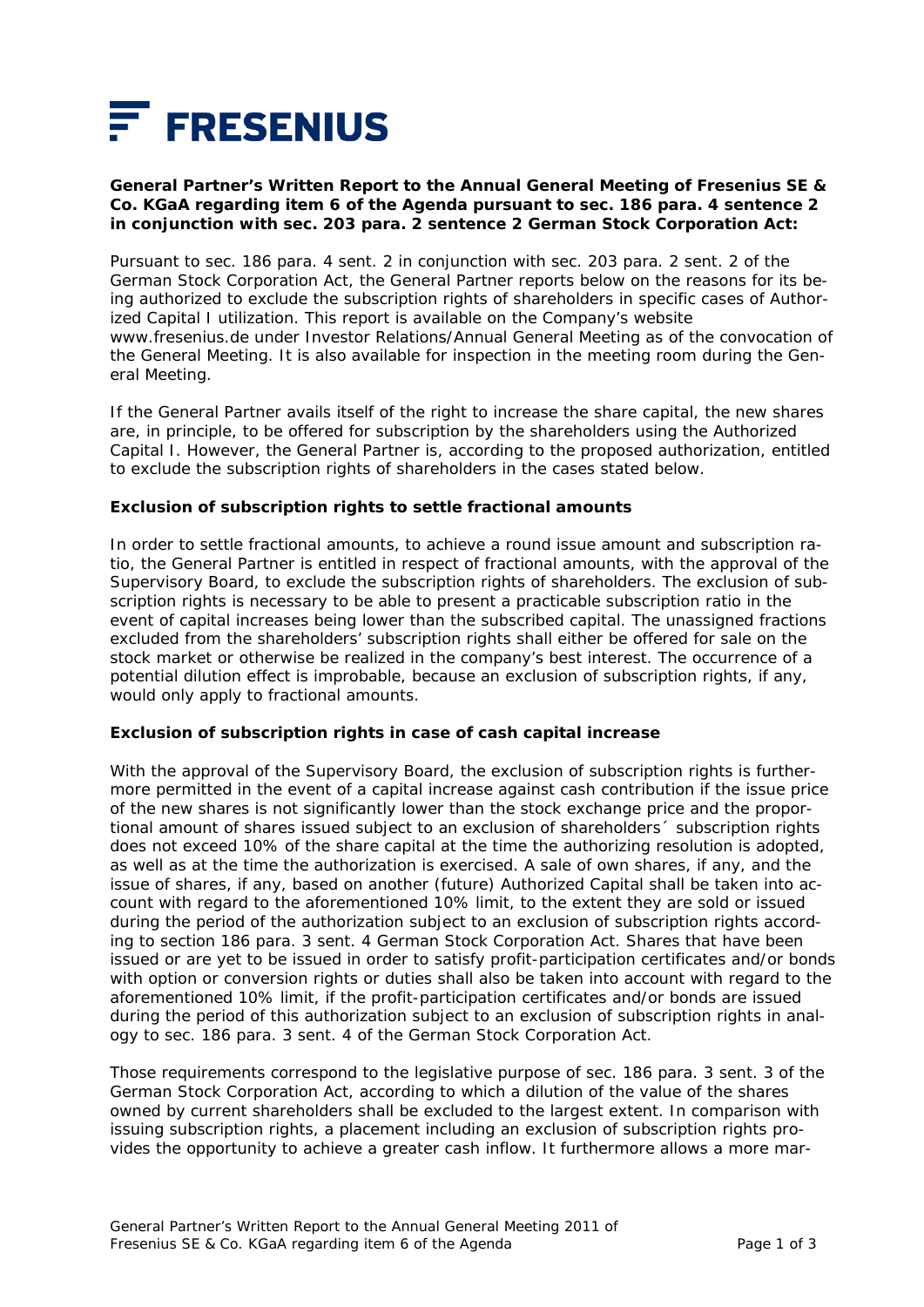ket-oriented price fixing and, thereby, a generation of disposal proceeds that is as high as possible, as the placement can be made directly after fixing the issue price. In the event of an share offering addressed to all shareholders, it would indeed be possible to publish the subscription price three days before the expiry of the subscription period at the latest pursuant to sec. 186 para. 2 sent. 2 of the German Stock Corporation Act. However, even if this leeway were exploited, there would be an price change risk over a period of several days, which would result in a deduction of safety margins when the price of sale is fixed. Due to the length of the subscription period, the company additionally would not be able to respond quickly to favourable market conditions. It is intended, by way of the possibility to effect a capital increase subject to an exclusion of subscription rights, to put the General Partner of Fresenius SE & Co. KGaA in a position to exploit favourable market conditions flexibly in order to strengthen the equity base under optimal conditions for the benefit of the future business. The decisive stock exchange price will be the current stock exchange price at the time the final price of sale is fixed by the General Partner. As a result of the volatility of markets, it is not possible to exclude short-term price fluctuations. Thus, it is intended to refrain from determining in advance whether this shall be based on a current average share price covering only a small number of days or on a current share price at a reference date. This shall be decided in each particular case.

# **Exclusion of subscription rights in case of an increase of capital in kind**

In the event of a capital increase against contributions in kind, the General Partner is authorized, with the approval of the Supervisory Board, to exclude shareholders from exercising their statutory subscription right if the Authorized Capital I is used for the purpose of acquiring a company, part of a company or interests in a company.

The Authorized Capital I could not be used as acquisition currency for the intended purpose without an exclusion of subscription rights. The authorization to grant ordinary shares of the Company against contribution in kind shall provide the company with the necessary leeway to exploit opportunities to acquire other companies, parts of companies or interests in companies quickly and flexibly. In particular with a view to remaining competitive on an international level and in order to act in the shareholders' interests, the company must always be in position to respond quickly and flexibly within the international market environment. This is taken into account by way of the Authorized Capital I, as a capital increase by resolution of the General Meeting would not be possible in time in case of emerging acquisition opportunities and/or would not guarantee the flexibility required within the framework of takeovers. The financial interests of shareholders are protected through the General Partner's obligation to issue the new shares at an issue price that is in adequate proportion to the value of the contribution in kind in accordance with sec. 255 para. 2 sent. 2 of the German Stock Corporation Act when making use of its authorization. When determining the value of the shares granted as consideration the stock exchange price of the shares will be relevant. A systematic link to a stock exchange price is not envisaged, in order to prevent previously reached negotiation results being challenged on the grounds of fluctuations of the stock exchange price.

### **Restriction of the total volume of capital increases without subscription rights**

The General Partner is only allowed to make use of the aforementioned authorizations concerning the exclusion of subscription rights to the extend that the proportional amount of all shares issued subject to an exclusion of subscription rights does not exceed 20% of the share capital, neither at the time the authorizing resolution is adopted nor at the time it is exercised. Consequently, the total volume of shares issued without subscription rights under